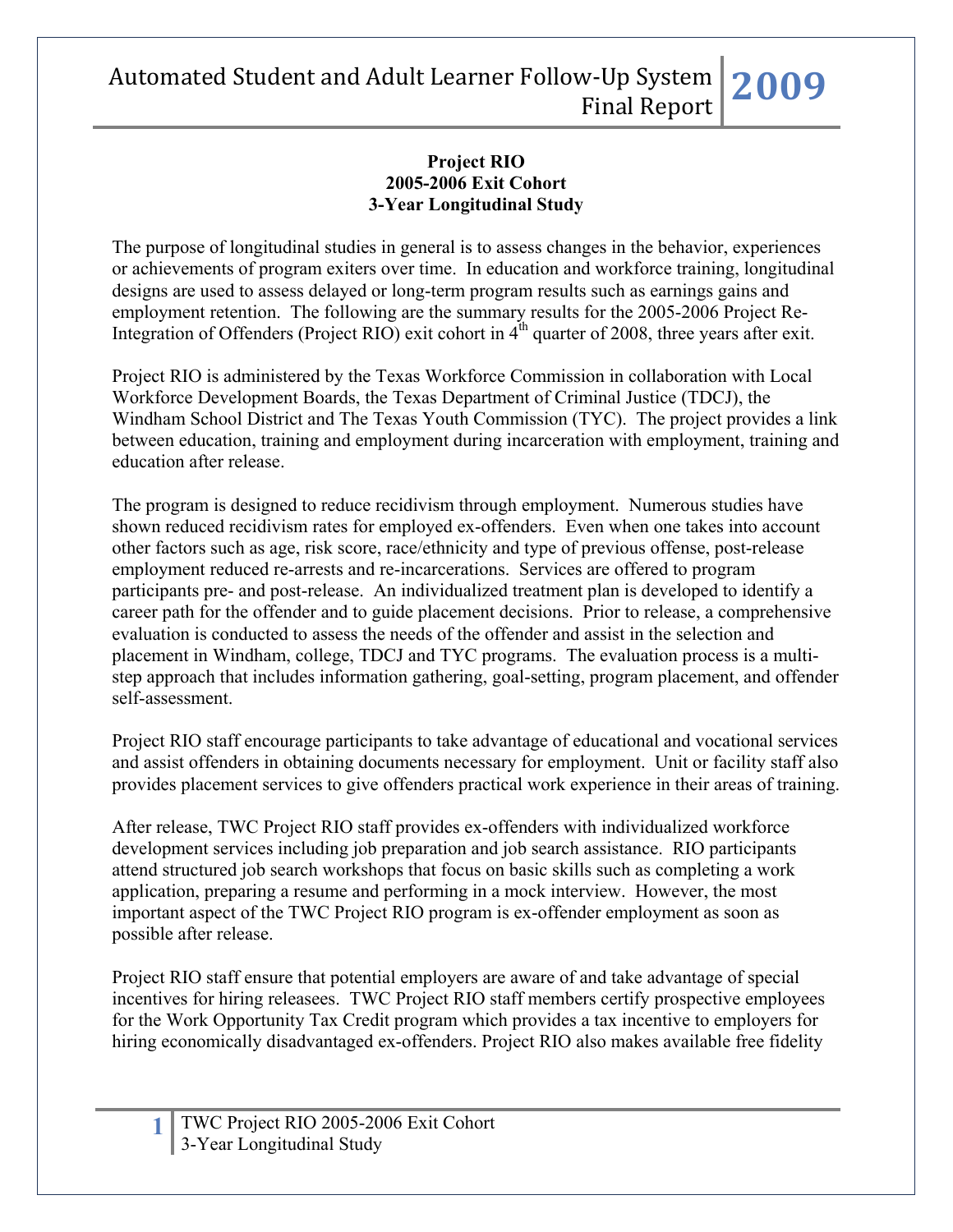bonding services to the employer community, making the employment of ex-offenders and adjudicated youth more attractive.<sup>[1](#page-1-0)</sup>

### **Methodology**

The Labor Market and Career Information (LMCI) department of the Texas Workforce Commission (TWC) used 14,924 archived, unique seed records. This was comprised of Project RIO participants who exited the program between October 1, [2](#page-1-1)005 and September 30, 2006.<sup>2</sup>

The seed records were originally linked to TWC Unemployment Insurance (UI) wage records for the  $4<sup>th</sup>$  quarter of 2006 (4Q2006) to determine employment and earnings, the baseline measure. For the longitudinal snapshot, the seed records were linked to the UI wage records for the fourth quarter of 2008 (4Q2008) to determine delayed or long-term program results. Additional employment and earnings linkages were performed with the U.S. Department of Defense (DOD), the U.S. Office of Personnel Management (OPM), and the U.S. Postal Service (USPS). In the case where participants who were found working had earnings greater than or equal to \$25,000 in any target quarter were identified, these records were excluded from analysis based on the likelihood of inaccurate wage record data and to reduce the possibility of inappropriately skewing the data. The archived seed records were sent to the Texas Higher Education Coordinating Board (THECB) to be linked to Fall 2008 public postsecondary master enrollment records to determine if the former participants are now enrolled in a public postsecondary college or university in Texas.

Supplemental linkages were conducted with the Texas Bureau of Vital Statistics (TBVS) to determine deaths. Cohort members found to be deceased during the target quarters would have been excluded from this study. Exclusions from supplemental linkages resulted in 14,901 usable records.

For this report, only post-exit labor market outcomes were compared from the two study periods to ensure that comparable data are being used. For example, the baseline measure for this cohort did not include earnings data from the federal agencies to which the records were linked because the earnings data received were not compatible with state measures. For the longitudinal snapshot taken in 2008, the earnings data received from federal databases were compatible; however, these data will not be included in this report.

 $\overline{a}$ 

**2** TWC Project RIO 2005-2006 Exit Cohort 3-Year Longitudinal Study

<http://www.twc.state.tx.us/svcs/rio.html>

<span id="page-1-1"></span><span id="page-1-0"></span><sup>&</sup>lt;sup>2</sup> Please reference the *[Project RIO](http://www.lmci.state.tx.us/researchers/Automated/Downloads/FinalReport02-03/Project_RIO2004.pdf)* chapter of the ASALFS Final Report 2005-2006 for more information regarding the seed records used for this report.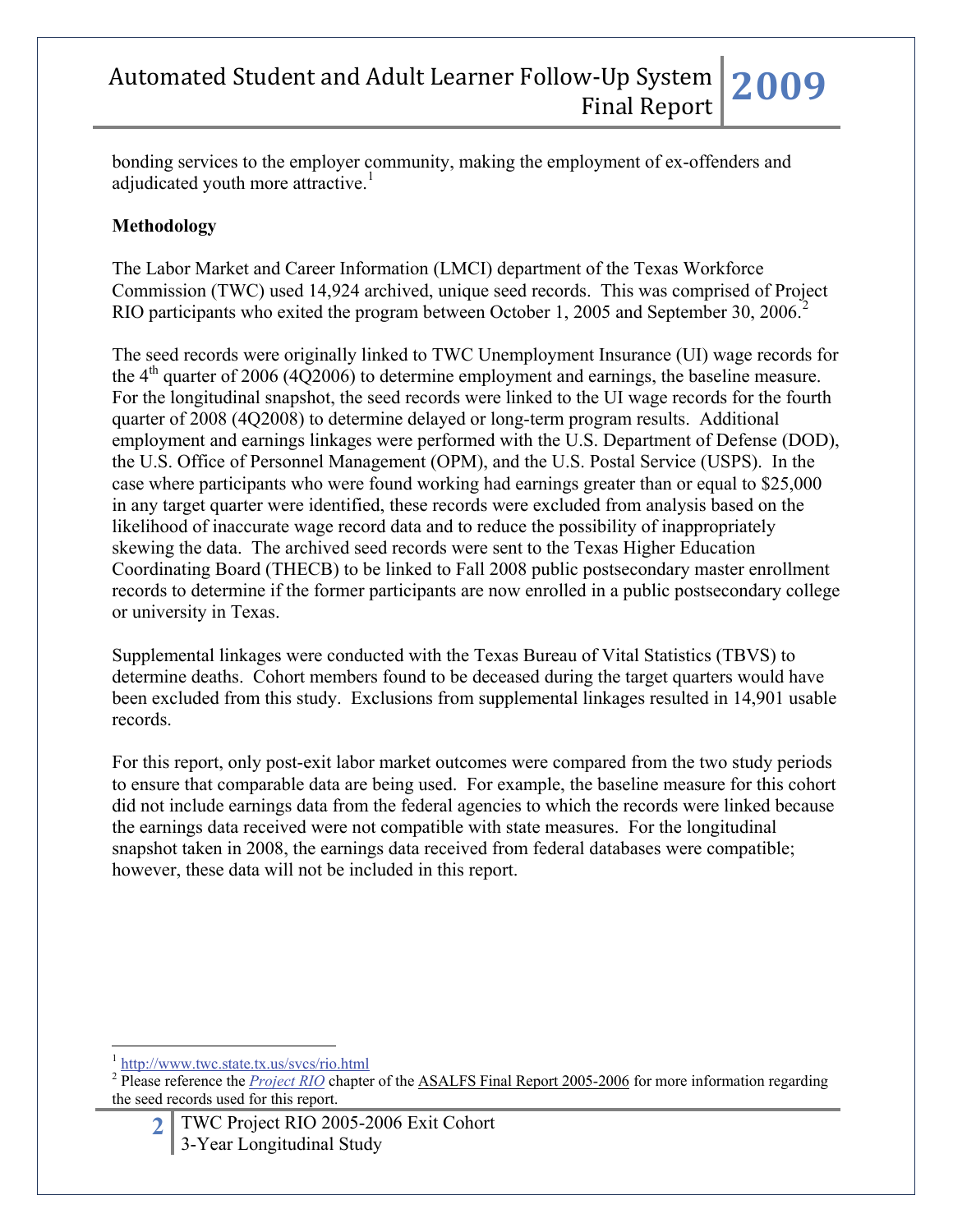#### **Results**

#### **A. Cohort Analysis**

Cohort analysis looks at the results of the group during the two study periods as two distinct sets of data. In cohort analysis it is possible, even likely, that the same persons identified as working in the baseline study period will not be identical to those found working in the terminal time period. Section B of this report presents data on participants working in both study periods.

When the results are analyzed by gender (Tables 1 and 1a), we see that 52.9 percent of females in the cohort were found employed at 4Q2006. Males in the cohort had median quarterly earnings of \$3,382 at 4Q2006. Overall employment for the cohort was 51.3 percent in 4Q2006, with median earnings of \$3,161. At the longitudinal snapshot in 2008, 40.5 percent of females were found employed, with males employed at 38.3 percent. Male exiters had median earnings of \$4,537 in 4Q2008. Employment for the entire cohort in 4Q2008 was 38.6 percent while median quarterly earnings were \$4,259.

|         |        | N       | $\frac{0}{0}$ | <b>Median</b>   |
|---------|--------|---------|---------------|-----------------|
| Gender  | N      | Working | Working       | <b>Earnings</b> |
| Unknown | 150    | 58      | 38.7          | \$3,705         |
| Female  | 2,131  | 1,128   | 52.9          | \$2,159         |
| Male    | 12,329 | 6,302   | 51.1          | \$3,382         |
| Total   | 14,610 | 7,488   | 51.3          | \$3,161         |

#### **Table 1a. Employment and Earnings by Gender in 4Q2008**

|               |        | N       | $\frac{0}{0}$ | <b>Median</b>   |
|---------------|--------|---------|---------------|-----------------|
| <b>Gender</b> | N      | Working | Working       | <b>Earnings</b> |
| Unknown       | 150    | 46      | 30.7          | \$5,176         |
| Female        | 2,131  | 864     | 40.5          | \$3,090         |
| Male          | 12,329 | 4,727   | 38.3          | \$4,537         |
| <b>Total</b>  | 14,610 | 5,637   | 38.6          | \$4,259         |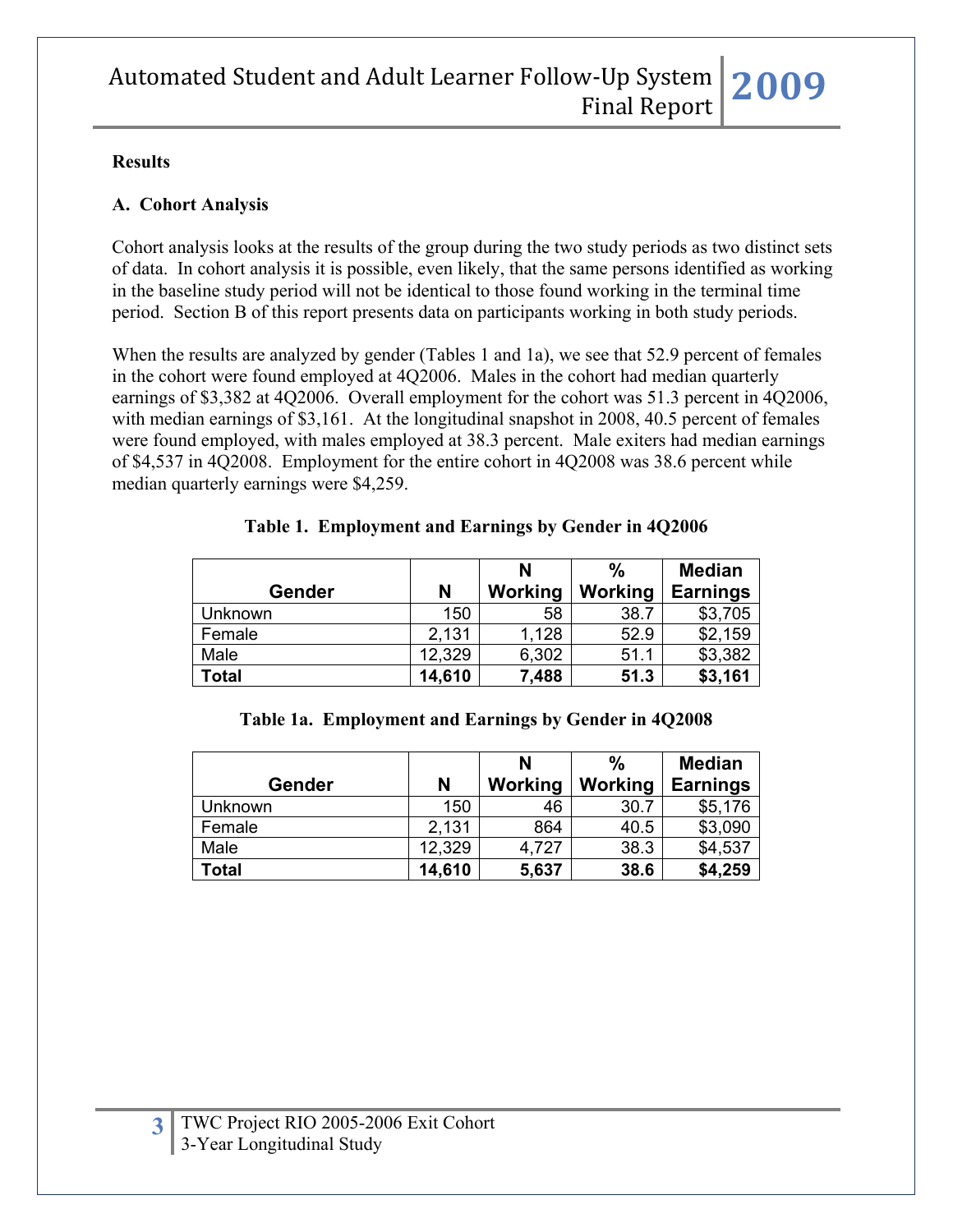Excluding those whose ethnicity was other or unknown, Asians had the highest employment in 4Q2006 with 63.0 percent found working (Table 2). Whites had the highest earnings in 4Q2006 with median earnings of \$3,523. In 2008, Hawaiian Native or Pacific Islanders had the largest percentage of participants employed, 47.8%, as well as the highest median earnings at \$7,640 (Table 2a).

| <b>Ethnicity</b>           | N      | N<br>Working | $\%$<br>Working | <b>Median</b><br><b>Earnings</b> |
|----------------------------|--------|--------------|-----------------|----------------------------------|
| Hawaiian Native or Pacific |        |              |                 |                                  |
| Islander                   | 23     | 13           | 56.5            | \$3,214                          |
| Asian                      | 54     | 34           | 63.0            | \$3,488                          |
| American Indian            | 132    | 76           | 57.6            | \$2,007                          |
| Other                      | 1,129  | 590          | 52.3            | \$3,915                          |
| Hispanic                   | 3,079  | 1,585        | 51.5            | \$2,964                          |
| White                      | 4,595  | 2,380        | 51.8            | \$3,523                          |
| <b>Black</b>               | 5,598  | 2,810        | 50.2            | \$2,827                          |
| <b>Total</b>               | 14,610 | 7,488        | 51.3            | \$3,161                          |

## **Table 2. Employment and Earnings by Ethnicity in 4Q2006**

### **Table 2a. Employment and Earnings by Ethnicity in 4Q2008**

| <b>Ethnicity</b>           | N      | N<br>Working | $\frac{0}{0}$<br>Working | <b>Median</b><br><b>Earnings</b> |
|----------------------------|--------|--------------|--------------------------|----------------------------------|
| Hawaiian Native or Pacific |        |              |                          |                                  |
| Islander                   | 23     | 11           | 47.8                     | \$7,640                          |
| Asian                      | 54     | 24           | 44.4                     | \$6,311                          |
| American Indian            | 132    | 40           | 30.3                     | \$3,865                          |
| Other                      | 1,129  | 445          | 39.4                     | \$5,016                          |
| Hispanic                   | 3,079  | 1,293        | 42.0                     | \$4,090                          |
| White                      | 4,595  | 1,756        | 38.2                     | \$4,910                          |
| <b>Black</b>               | 5,598  | 2,068        | 36.9                     | \$3,615                          |
| <b>Total</b>               | 14,610 | 5,637        | 38.6                     | \$4,259                          |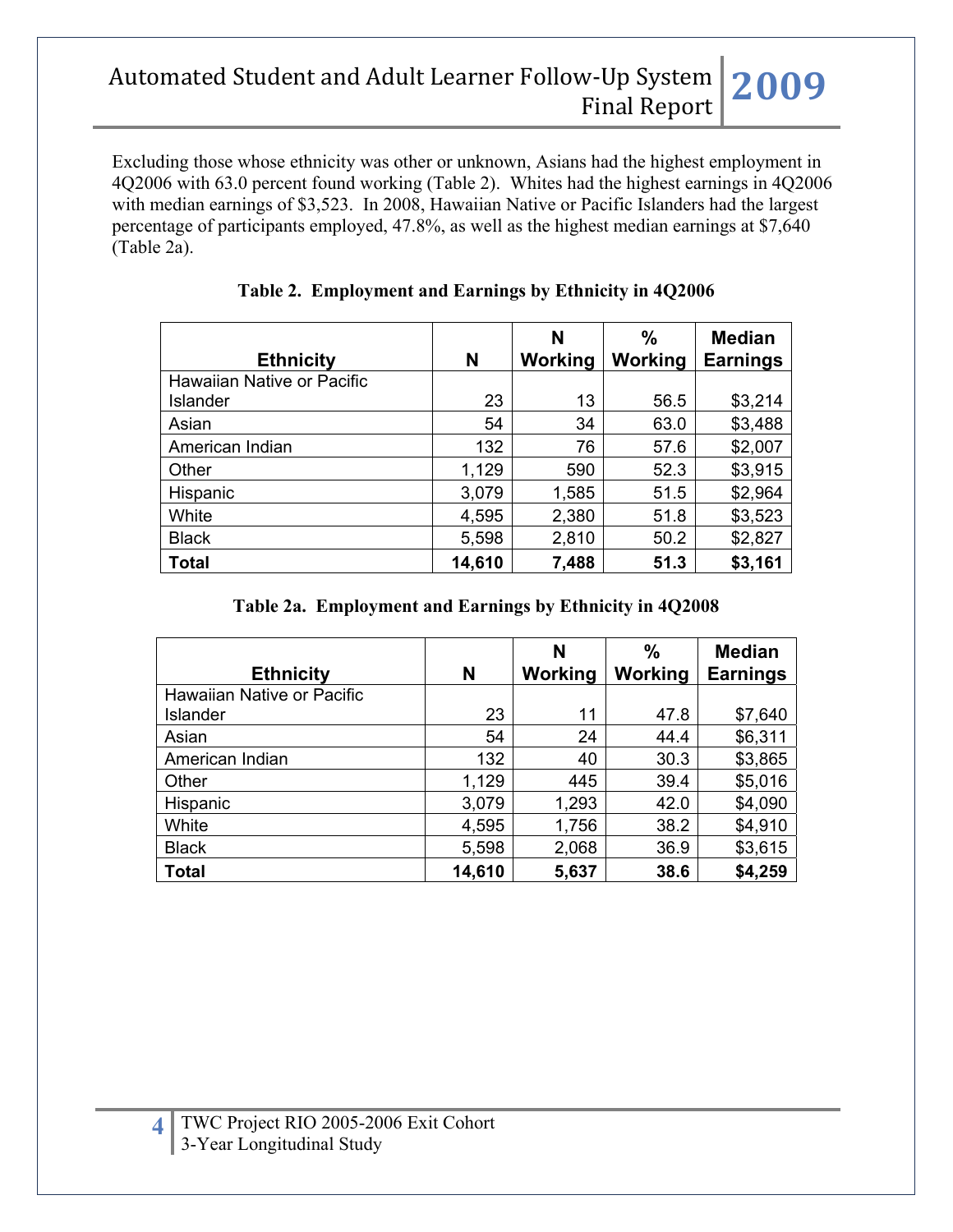Tables 3 and 3a show labor market results by age group. In 4Q2006, participants whose age was unknown had the highest employment at 53.0 percent (Table 3), while those greater than 60 years of age had the highest employment in 4Q2008 with 39.9 percent (Table 3a). Participants between 36 and 60 years of age had the highest median quarterly earnings in 4Q2006 with \$3,338 and the highest median quarterly earnings in 4Q2008 with \$4,374.

| <b>Age Group</b>                                                                                  | N      | N<br>Working | $\frac{0}{0}$<br>Working | <b>Median</b><br><b>Earnings</b> |
|---------------------------------------------------------------------------------------------------|--------|--------------|--------------------------|----------------------------------|
| BN 25-35                                                                                          | 6      | n/a          | n/a                      | n/a                              |
| <b>Unknown</b>                                                                                    | 66     | 35           | 53.0                     | \$2,454                          |
| BN 36-60                                                                                          | 3,298  | 1,593        | 48.3                     | \$3,338                          |
| GT 60                                                                                             | 11,240 | 5,860        | 52.1                     | \$3,134                          |
| Total                                                                                             | 14,610 | 7,488        | 51.3                     | \$3,161                          |
| Note: Cells with values smaller than 5 are marked "n/a" to protect the privacy of cohort members. |        |              |                          |                                  |

#### **Table 3. Employment and Earnings by Age Group in 4Q2006**

#### **Table 3a. Employment and Earnings by Age Group in 4Q2008**

|                  | N      | N<br>Working | %<br>Working         | <b>Median</b><br><b>Earnings</b> |
|------------------|--------|--------------|----------------------|----------------------------------|
| <b>Age Group</b> |        |              |                      |                                  |
| BN 25-35         | 6      | n/a          | 16.6                 | \$2,047                          |
| Unknown          | 66     | 21           | 31.8                 | \$3,845                          |
| BN 36-60         | 3,298  | 1,126        | 34.1                 | \$4,374                          |
| GT 60            | 11,240 | 4,489        | 39.9                 | \$4,242                          |
| Total            | 14,610 | 5,637        | 38.6                 | \$4,259                          |
| .                | .      |              | $\sim$ $\sim$ $\sim$ |                                  |

Note: Cells with values smaller than 5 are marked "n/a" to protect the privacy of cohort members.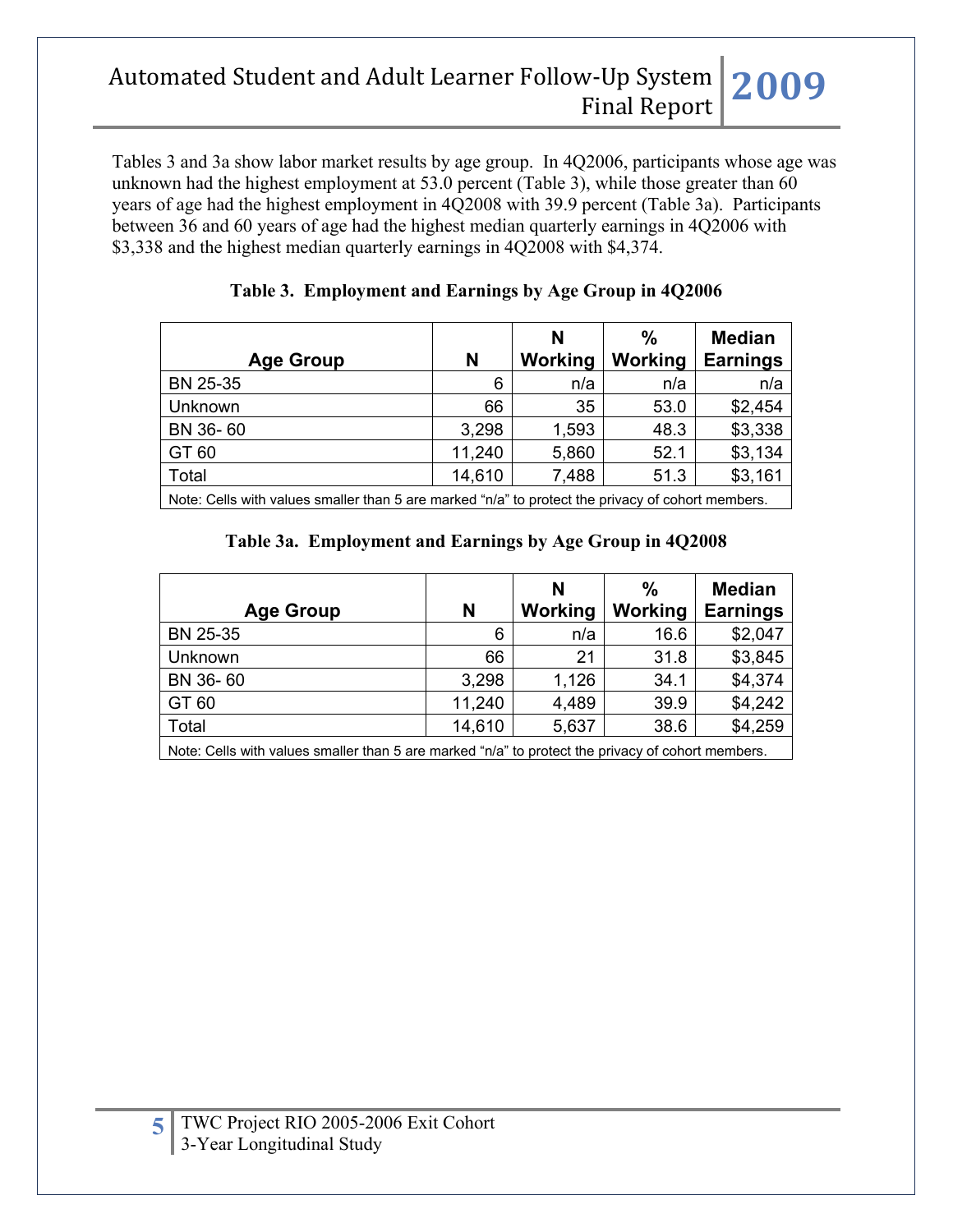Tables 4 and 4a show employment and earnings by Education Level at Entry. Participants with More than High School had the highest employment in 4Q2006 with 56.3 percent employed. Participants with a BA and above also had the highest median quarterly earnings with \$4,663. At the longitudinal snapshot, the More than HS group again had the highest employment with 44.3 percent employed and the BA and Above group again had the highest median quarterly earnings with \$5,717.

|                        |        | N       | %       | <b>Median</b>   |
|------------------------|--------|---------|---------|-----------------|
| <b>Education Level</b> | N      | Working | Working | <b>Earnings</b> |
| No grade               | 102    | 39      | 38.2    | \$4,648         |
| BA and above           | 227    | 120     | 52.9    | \$4,663         |
| Elementary/ESL         | 651    | 267     | 41.0    | \$2,477         |
| More than HS           | 2,044  | 1,151   | 56.3    | \$3,893         |
| <b>High School/GED</b> | 11,586 | 5,911   | 51.0    | \$3,017         |
| <b>Total</b>           | 14,610 | 7,488   | 51.3    | \$3,161         |

### **Table 4. Employment and Earnings by Education Level at Entry in 4Q2006**

#### **Table 4a. Employment and Earnings by Education Level at Entry in 4Q2008**

|                        |        | N       | $\frac{0}{0}$ | <b>Median</b>   |
|------------------------|--------|---------|---------------|-----------------|
| <b>Education Level</b> | N      | Working | Working       | <b>Earnings</b> |
| No grade               | 102    | 27      | 26.5          | \$4,767         |
| BA and above           | 227    | 90      | 39.7          | \$5,717         |
| Elementary/ESL         | 651    | 200     | 30.7          | \$3,575         |
| More than HS           | 2,044  | 906     | 44.3          | \$5,132         |
| High School/GED        | 11,586 | 4,414   | 38.1          | \$4,111         |
| <b>Total</b>           | 14,610 | 5,637   | 38.6          | \$4,259         |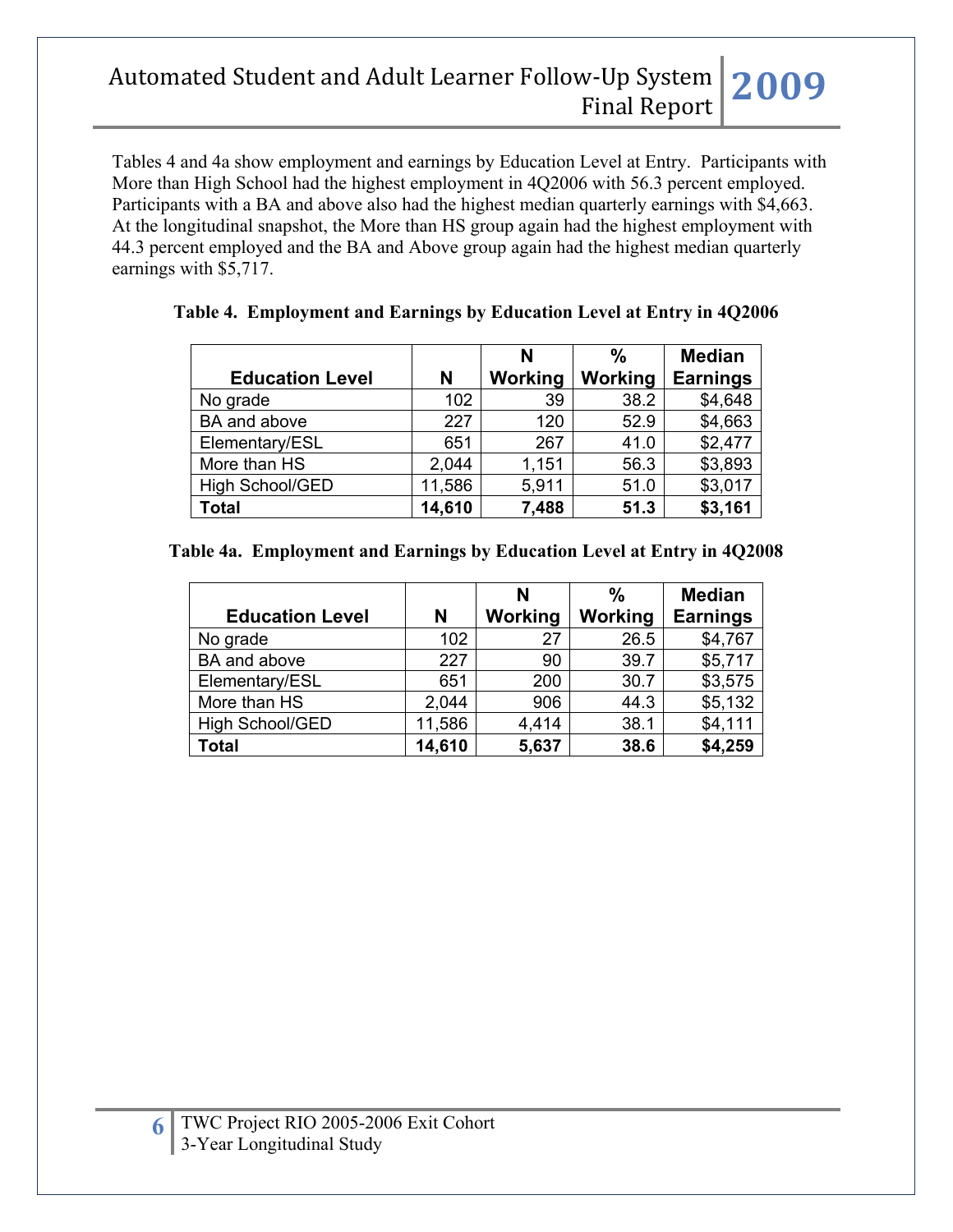Tables 5 and 5a show employment and earnings by service received for 4Q2006 and 4Q2008, respectively. At the baseline measure, excluding those whose service category was unknown, participants who had received Marketing Incentives had the highest employment with 61.5 percent employed, and those receiving Supportive Activities had the highest median quarterly earnings with \$4,183. In 4Q2008, participants receiving Core Work Search had the highest employment with 38.7 percent employed, and participants receiving Supportive Services had the highest median quarterly earnings with \$5,478.

| <b>Service</b>              | N      | N<br>Working | $\frac{0}{0}$<br>Working | <b>Median</b><br><b>Earnings</b> |
|-----------------------------|--------|--------------|--------------------------|----------------------------------|
| <b>Marketing Incentives</b> | 26     | 16           | 61.5                     | \$3,070                          |
| <b>Supportive Services</b>  | 99     | 43           | 43.4                     | \$3,144                          |
| Unknown                     | 107    | 73           | 68.2                     | \$3,521                          |
| Procedural                  | 240    | 104          | 43.3                     | \$2,689                          |
| <b>Support Activities</b>   | 268    | 113          | 42.2                     | \$4,183                          |
| Core Work Search            | 13,870 | 7,139        | 51.5                     | \$3,152                          |
| <b>Total</b>                | 14,610 | 7,488        | 51.3                     | \$3,161                          |

## **Table 5. Employment and Earnings by Service Received in 4Q2006**

### **Table 5a. Employment and Earnings by Service Received in 4Q2008**

| <b>Service</b>              | N      | N<br>Working | $\frac{0}{0}$<br>Working | <b>Median</b><br><b>Earnings</b> |
|-----------------------------|--------|--------------|--------------------------|----------------------------------|
| <b>Marketing Incentives</b> | 26     | 10           | 38.5                     | \$4,215                          |
| <b>Supportive Services</b>  | 99     | 33           | 33.3                     | \$5,478                          |
| Unknown                     | 107    | 49           | 45.8                     | \$5,386                          |
| Procedural                  | 240    | 81           | 33.8                     | \$4,142                          |
| <b>Support Activities</b>   | 268    | 100          | 37.3                     | \$5,136                          |
| Core Work Search            | 13,870 | 5,364        | 38.7                     | \$4,233                          |
| <b>Total</b>                | 14,610 | 5,637        | 38.6                     | \$4,259                          |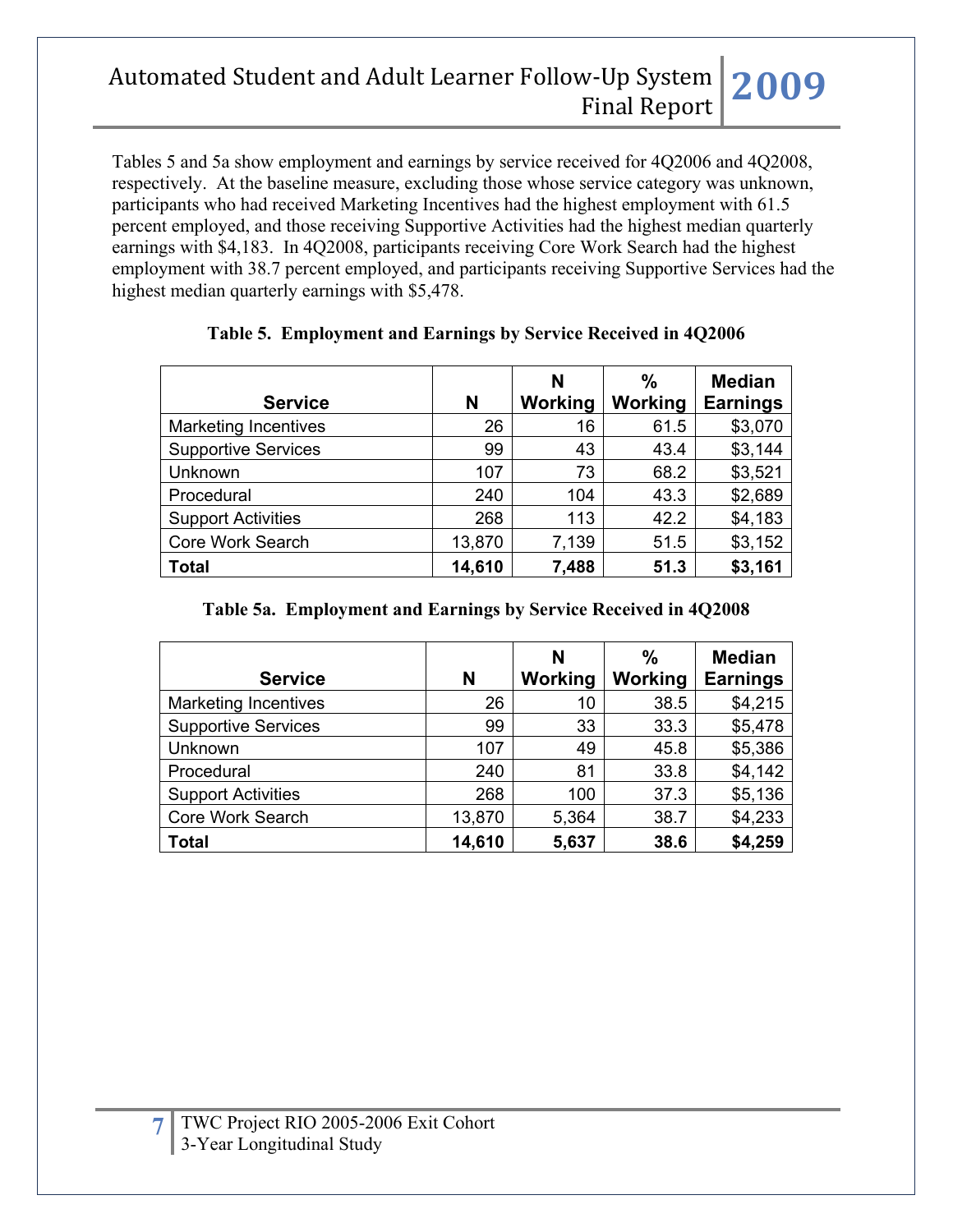Participants from the Work Against Recidivism (WAR) correctional division had the highest employment in 4Q2006 with 68.5 percent employed (Table 6), as well as having the highest median quarterly earnings with \$4,760. In 4Q2008 (Table 6a), participants from the WAR division had the highest employment with 50.0 percent and also had the highest median earnings with \$6,515.

| <b>RIO Correctional Division</b> | N      | N<br>Working | %<br>Working | <b>Median</b><br><b>Earnings</b> |
|----------------------------------|--------|--------------|--------------|----------------------------------|
| <b>ESP</b>                       | 30     | 15           | 50.0         | \$2,227                          |
| Work Against Recidivism (WAR)    | 54     | 37           | 68.5         | \$4,760                          |
| <b>TYC</b>                       | 188    | 83           | 44.2         | \$1,133                          |
| <b>State Jail Division</b>       | 1,257  | 661          | 52.6         | \$2,798                          |
| <b>Institutional Division</b>    | 13,081 | 6,692        | 51.2         | \$3,214                          |
| <b>Total</b>                     | 14,610 | 7,488        | 51.3         | \$3,161                          |

### **Table 6. Employment and Earnings by RIO Correctional Division in 4Q2006**

#### **Table 6a. Employment and Earnings by RIO Correctional Division in 4Q2008**

| <b>RIO Correctional Division</b> | N      | N<br>Working | %<br>Working | <b>Median</b><br><b>Earnings</b> |
|----------------------------------|--------|--------------|--------------|----------------------------------|
| <b>ESP</b>                       | 30     | 13           | 43.3         | \$5,081                          |
| Work Against Recidivism (WAR)    | 54     | 27           | 50.0         | \$6,515                          |
| <b>TYC</b>                       | 188    | 67           | 35.6         | \$2,317                          |
| <b>State Jail Division</b>       | 1,257  | 529          | 42.1         | \$3,841                          |
| <b>Institutional Division</b>    | 13,081 | 5,001        | 38.2         | \$4,311                          |
| <b>Total</b>                     | 14,610 | 5,637        | 38.6         | \$4,259                          |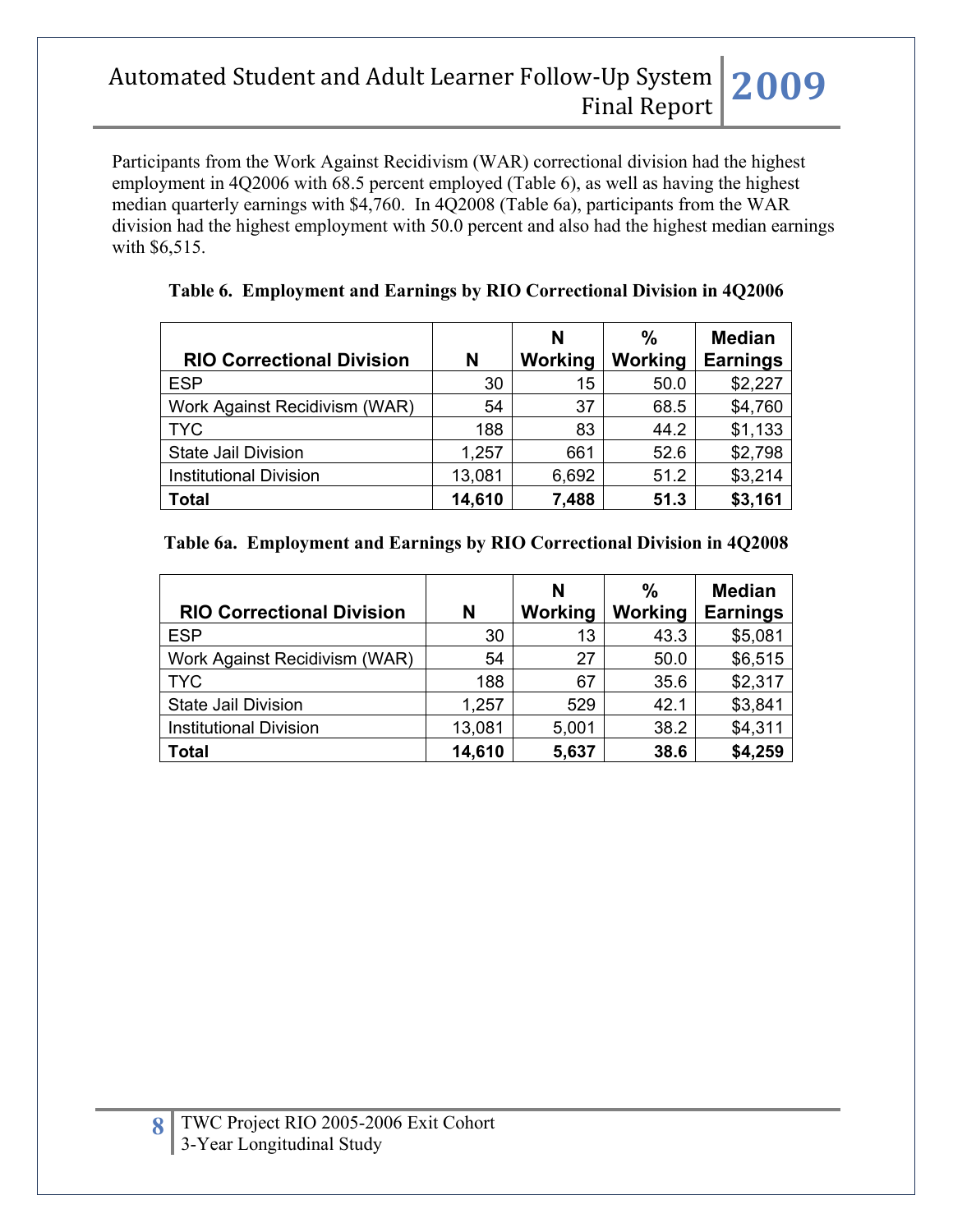Table 7 shows employment and earnings by Local Workforce Development Area (LWDA). Permian Basin LWDA had the highest percentage of program exiters employed during 4Q2006 with 65.7 percent employed, and Panhandle LWDA had the highest employment in 4Q2008 with 46.5 percent employed. North Central LWDA posted the highest median earnings at 4Q2006 with \$3,753, and had the highest median earnings at the longitudinal snapshot with \$5,500.

|                         |                  |                  | All Working in 4Q2006 |                     |                  |                 | All Working in 4Q2008 |                 |
|-------------------------|------------------|------------------|-----------------------|---------------------|------------------|-----------------|-----------------------|-----------------|
|                         |                  | N                | %                     | <b>Median</b>       |                  | N               | $\frac{0}{0}$         | <b>Median</b>   |
| <b>LWDA</b>             | N                | Working          | Working               | <b>Earnings</b>     | N                | Working         | Working               | <b>Earnings</b> |
| Missing/Unknown         | 40               | 18               | 45.0                  | \$3,156             | 40               | 15              | 37.5                  | \$4,966         |
| Middle Rio Grande       | 107              | 51               | 47.7                  | \$3,613             | 107              | 37              | 34.6                  | \$4,125         |
| Texoma                  | 128              | $\overline{75}$  | $\overline{58.6}$     | \$3,712             | 128              | $\overline{59}$ | 46.1                  | \$4,961         |
| South Texas             | 132              | 65               | 49.2                  | \$3,015             | 132              | 49              | 37.1                  | \$4,146         |
| <b>Cameron County</b>   | 134              | 65               | 48.5                  | \$3,457             | 134              | $\overline{51}$ | 38.1                  | \$3,314         |
| North Texas             | 192              | $\overline{112}$ | 58.3                  | \$3,016             | 192              | 68              | 35.4                  | \$4,315         |
| <b>Golden Crescent</b>  | 196              | 113              | 57.7                  | \$2,916             | 196              | $\overline{89}$ | 45.4                  | \$4,942         |
| North East Texas        | 198              | 98               | 49.5                  | \$2,982             | 198              | 67              | 33.8                  | \$5,488         |
| <b>Rural Capital</b>    | 215              | 113              | 52.6                  | \$2,640             | 215              | 95              | 44.2                  | \$4,142         |
| <b>Brazos Valley</b>    | 215              | 123              | $\overline{57.2}$     | \$1,900             | 215              | 92              | 42.8                  | \$4,410         |
| Deep East Texas         | 230              | 116              | 50.4                  | \$3,743             | 230              | 86              | 37.4                  | \$4,697         |
| Concho Valley           | 291              | 152              | 52.2                  | \$3,228             | 291              | 130             | 44.7                  | \$4,486         |
| Panhandle               | 297              | 180              | 60.6                  | \$3,473             | 297              | 138             | 46.5                  | \$3,519         |
| Lower Rio Grande        |                  |                  |                       |                     |                  |                 |                       |                 |
| Valley                  | 344              | 173              | 50.3                  | \$2,611             | 344              | 130             | 37.8                  | \$3,676         |
| <b>Heart of Texas</b>   | 354              | 179              | 50.6                  | \$2,948             | 354              | 145             | 41.0                  | \$4,049         |
| <b>Central Texas</b>    | 354              | 192              | 54.2                  | \$2,392             | 354              | 143             | 40.4                  | \$3,292         |
| Permian Basin           | 356              | 234              | 65.7                  | \$3,693             | 356              | 164             | 46.1                  | \$4,490         |
| <b>Coastal Bend</b>     | 381              | 192              | 50.4                  | \$3,086             | 381              | 147             | 38.6                  | \$4,320         |
| <b>West Central</b>     | 398              | 211              | 53.0                  | \$2,989             | 398              | 168             | 42.2                  | \$4,123         |
| <b>East Texas</b>       | 560              | 305              | 54.5                  | \$3,664             | 560              | 238             | 42.5                  | \$4,310         |
| South Plains            | 577              | 359              | 62.2                  | \$2,889             | 577              | 264             | 45.8                  | \$3,734         |
| South East Texas        | 607              | 300              | 49.4                  | \$3,141             | 607              | 223             | 36.7                  | \$4,316         |
| <b>Upper Rio Grande</b> | 627              | 271              | 43.2                  | $\overline{$}2,486$ | 627              | 219             | 34.9                  | \$3,807         |
| Capital Area            | 750              | $\overline{374}$ | 49.9                  | \$2,718             | 750              | 288             | 38.4                  | \$3,626         |
| North Central           | $\overline{827}$ | 430              | 52.0                  | \$3,753             | $\overline{827}$ | 307             | 37.1                  | \$5,500         |
| <b>Tarrant County</b>   | 931              | 484              | 52.0                  | \$3,555             | 931              | 349             | 37.5                  | \$4,855         |
| Dallas                  | 1,324            | 710              | 53.6                  | \$3,032             | 1,324            | 498             | 37.6                  | \$4,321         |
| Alamo                   | 1,587            | 793              | 50.0                  | \$3,160             | 1,587            | 583             | 36.7                  | \$3,922         |
| <b>Gulf Coast</b>       | 2,258            | 1,000            | 44.3                  | \$3,470             | 2,258            | 795             | 35.2                  | \$4,579         |
| <b>Total</b>            | 14,610           | 7,488            | 51.3                  | \$3,161             | 14,610           | 5,637           | 38.6                  | \$4,259         |

### **Table 7. Employment and Earnings by LWDA**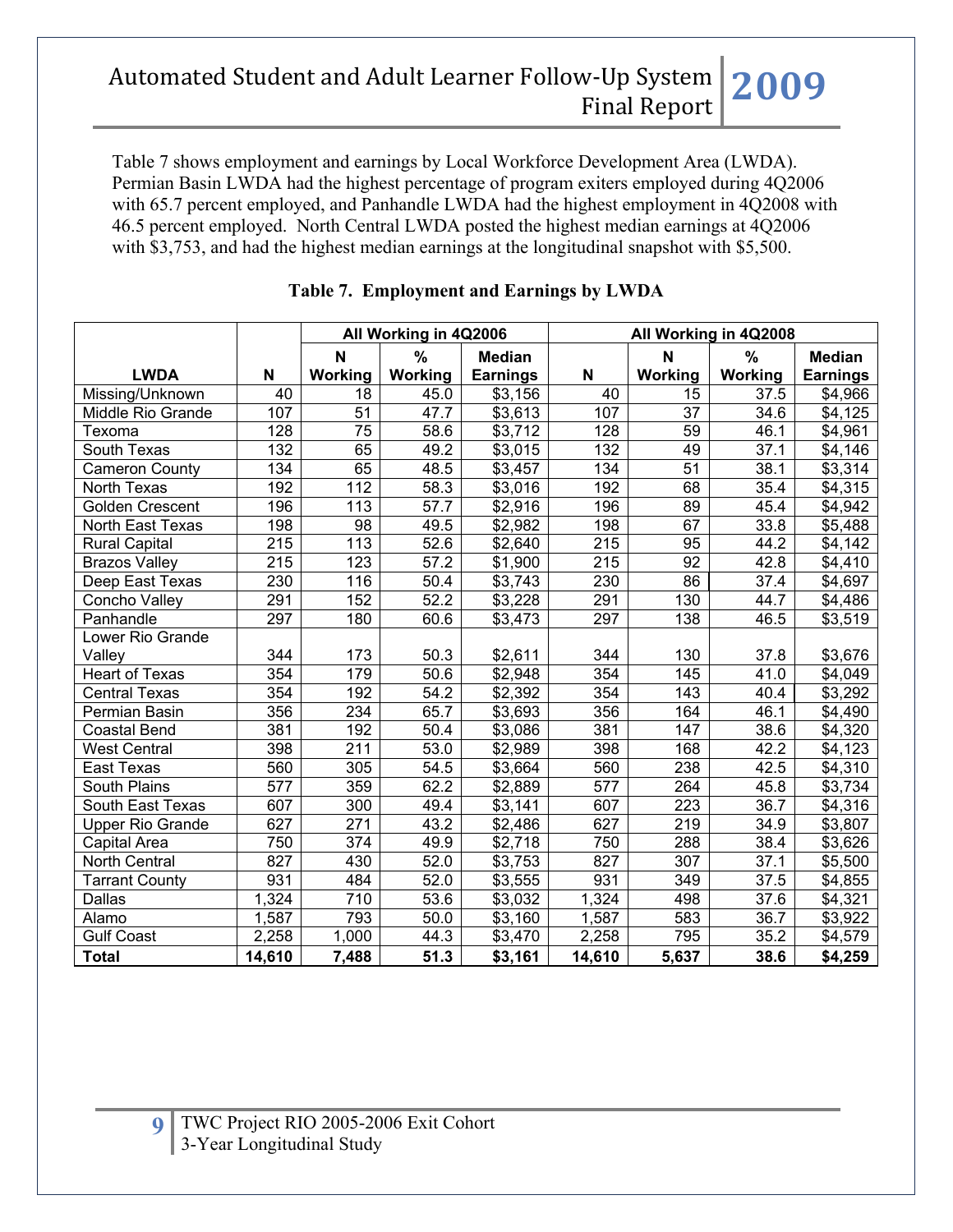Employment Services was the most common industry of employment for program exiters working at 4Q2006 (Table 8). Limited-Service Eating Places and Full-Service Restaurants were the second and third most common industries of employment. Participants employed in the Support Activities for Mining sector had the highest median earnings with \$8,483.

| <b>Industry of Employment</b>            | N<br>Working | <b>Median</b><br><b>Earnings</b> | <b>NAICS</b><br>Code |
|------------------------------------------|--------------|----------------------------------|----------------------|
| <b>Employment Services</b>               | 1,457        | \$1,567                          | 5613                 |
| <b>Limited-Service Eating Places</b>     | 539          | \$1,755                          | 7222                 |
| <b>Full-Service Restaurants</b>          | 363          | \$1,931                          | 7221                 |
| <b>Building Equipment Contractors</b>    | 238          | \$4,873                          | 2382                 |
| <b>Support Activities for Mining</b>     | 222          | \$8,483                          | 2131                 |
| <b>Automotive Repair and Maintenance</b> | 201          | \$2,822                          | 8111                 |
| Nonresidential Building Construction     | 168          | \$5,137                          | 2362                 |
| Services to Buildings and Dwellings      | 154          | \$2,695                          | 5617                 |
| Foundation, Structure, and Building      |              |                                  |                      |
| <b>Exterior Contractors</b>              | 138          | \$3,816                          | 2381                 |
| <b>Other Specialty Trade Contractors</b> | 135          | \$5,178                          | 2389                 |

**Table 8. Top 10 Industries of Employment for All Working in 4Q2006**

Table 9 shows the top ten industries of employment for all working in the  $4<sup>th</sup>$  quarter of 2008. Employment Services was still the most common industry sector of employment, followed again by Limited-Service Eating Places and Full-Service Restaurants. Former participants employed in the Support Activities for Mining sector had the highest median earnings with \$11,133.

### **Table 9. Top 10 Industries of Employment for All Working in 4Q2008**

|                                          | N       | <b>Median</b>   | <b>NAICS</b> |
|------------------------------------------|---------|-----------------|--------------|
| <b>Industry of Employment</b>            | Working | <b>Earnings</b> | Code         |
| <b>Employment Services</b>               | 815     | \$2,059         | 5613         |
| <b>Limited-Service Eating Places</b>     | 377     | \$2,333         | 7222         |
| <b>Full-Service Restaurants</b>          | 313     | \$2,506         | 7221         |
| <b>Building Equipment Contractors</b>    | 219     | \$6,141         | 2382         |
| <b>Support Activities for Mining</b>     | 215     | \$11,133        | 2131         |
| <b>Automotive Repair and Maintenance</b> | 140     | \$3,387         | 8111         |
| Services to Buildings and Dwellings      | 131     | \$3,768         | 5617         |
| Nonresidential Building Construction     | 123     | \$7,554         | 2362         |
| Animal Slaughtering and Processing       | 122     | \$4,655         | 3116         |
| <b>Building Finishing Contractors</b>    | 110     | \$4,477         | 2383         |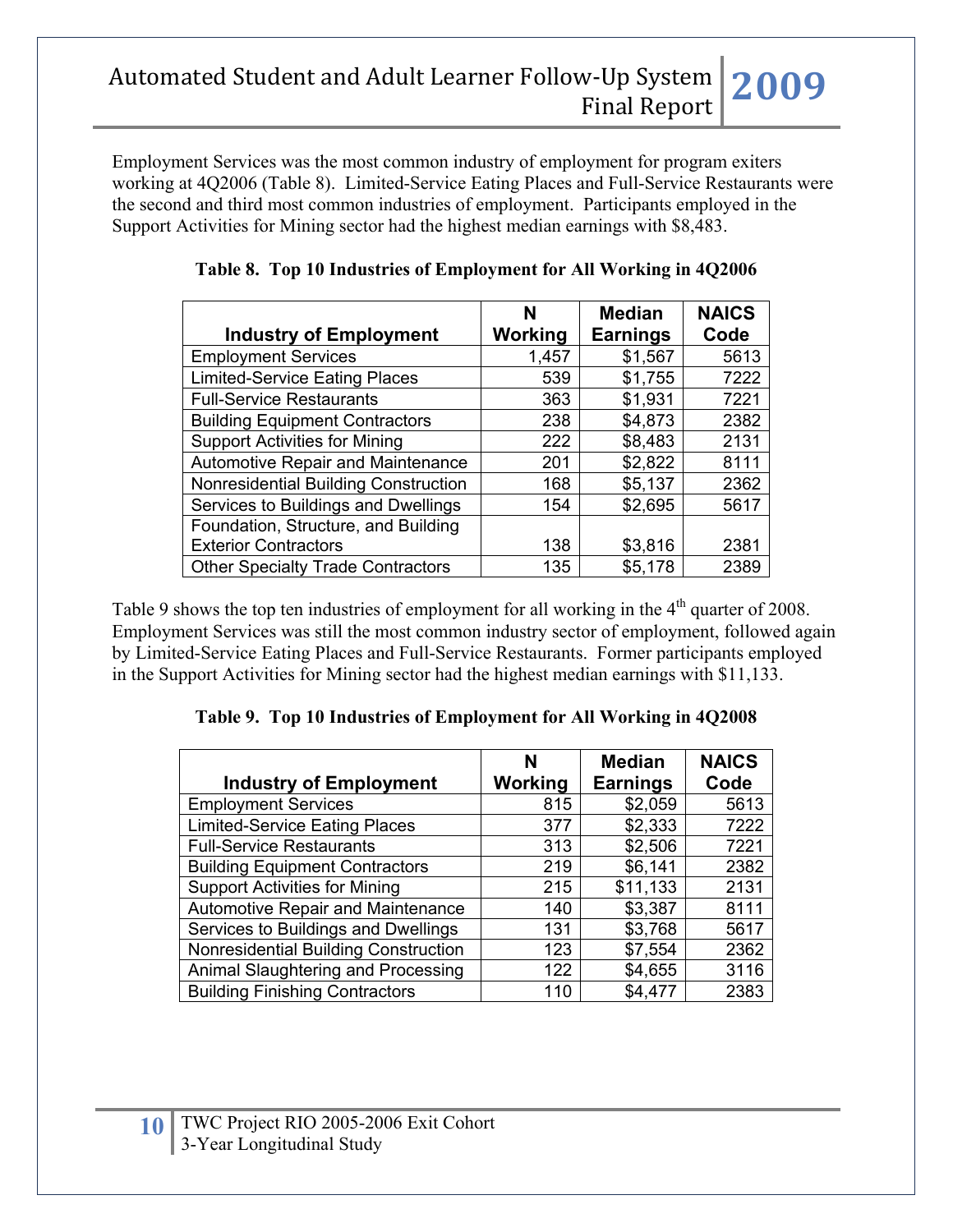### **B. Individuals Found Working in Both Study Periods**

The first part of this study looked at a snapshot of labor market outcomes for Project RIO participants who exited in PY 2005. This part of the study is designed to more closely examine the outcomes associated with continued employment. Labor market data for participants who were found working in 4Q2006 and also found working in the  $4<sup>th</sup>$  quarter of 2008 were analyzed.

Female participants showed the highest employment retention between study periods at 55.3 percent (Table 10). Male participants had the highest median earnings at 4Q2008 with \$5,143. Males also had the highest earnings gains over the study period, earning \$1,761 more in 4Q2008 than in 4Q2006. Overall employment retention for the cohort over the study period was 54.4 percent, with median earnings of \$4,775 and earnings gains of \$1,614.

#### **Table 10. Employment Retention and Earnings Gains by Gender**

|               |        | Working in 4Q2006 |         |                 | Working in 4Q2006 and | <b>Earnings</b> |                 |          |
|---------------|--------|-------------------|---------|-----------------|-----------------------|-----------------|-----------------|----------|
|               |        |                   | %       | <b>Median</b>   | N                     | $\frac{0}{0}$   | <b>Median</b>   | Gains/   |
| <b>Gender</b> | N      | <b>Working</b>    | Working | <b>Earnings</b> | Working               | <b>Working</b>  | <b>Earnings</b> | (Losses) |
| Unknown       | 150    | 58                | 38.7    | \$3,705         | 31                    | 53.4            | \$5,687         | \$1,982  |
| Female        | 2,131  | 1,128             | 52.9    | \$2,159         | 624                   | 55.3            | \$3,381         | \$1,222  |
| Male          | 12,329 | 6,302             | 51.1    | \$3,382         | 3,420                 | 54.3            | \$5,143         | \$1,761  |
| <b>Total</b>  | 14,610 | 7,488             | 51.3    | \$3,161         | 4,075                 | 54.4            | \$4,775         | \$1,614  |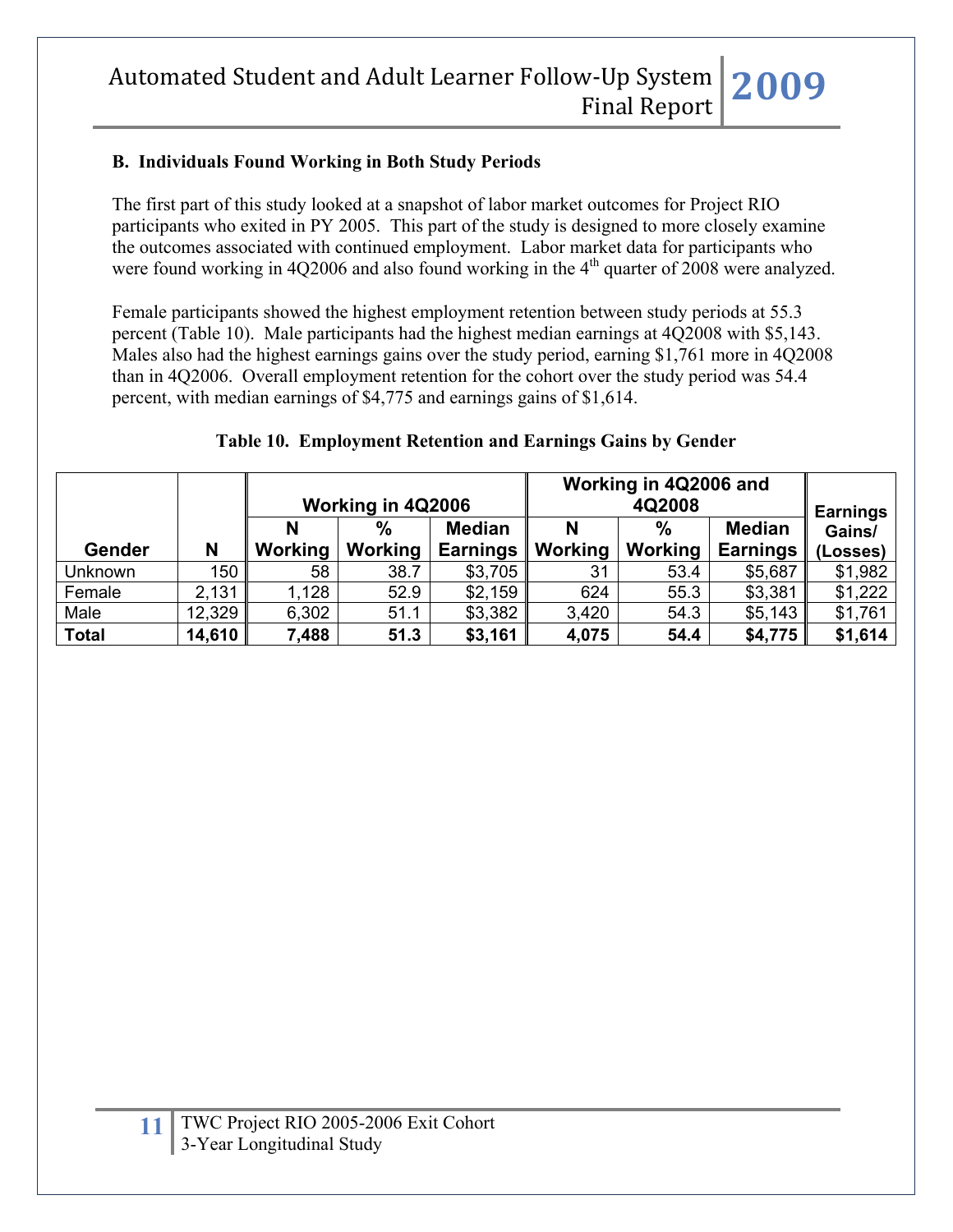Table 11 shows that Asian participants had employment retention of 61.8 percent, the highest in the group, followed closely by Hawaiian Native or Pacific Islanders with 61.5 percent, who also had the highest earnings gains over the period at \$4,462. Asians had the second highest earnings gains over the period at \$2,937.

|                                  |        |                     | Working in 4Q2006 |                                  |                     | Working in 4Q2006 and<br>4Q2008 |                                  |                                       |  |
|----------------------------------|--------|---------------------|-------------------|----------------------------------|---------------------|---------------------------------|----------------------------------|---------------------------------------|--|
| <b>Ethnicity</b>                 | N      | N<br><b>Working</b> | $\%$<br>Working   | <b>Median</b><br><b>Earnings</b> | N<br><b>Working</b> | $\frac{0}{0}$<br>Working        | <b>Median</b><br><b>Earnings</b> | <b>Earnings</b><br>Gains/<br>(Losses) |  |
| Hawaiian<br>Native or<br>Pacific |        |                     |                   |                                  |                     |                                 |                                  |                                       |  |
| Islander                         | 23     | 13                  | 56.5              | \$3,214                          | 8                   | 61.5                            | \$7,676                          | \$4,462                               |  |
| Asian                            | 54     | 34                  | 63.0              | \$3,488                          | 21                  | 61.8                            | \$6,425                          | \$2,937                               |  |
| American<br>Indian               | 132    | 76                  | 57.6              | \$2,007                          | 34                  | 44.7                            | \$4,050                          | \$2,043                               |  |
| Other                            | 1,129  | 590                 | 52.3              | \$3,915                          | 334                 | 56.6                            | \$5,691                          | \$1,776                               |  |
| Hispanic                         | 3,079  | 1,585               | 51.5              | \$2,964                          | 919                 | 58.0                            | \$4,527                          | \$1,563                               |  |
| White                            | 4,595  | 2,380               | 51.8              | \$3,523                          | 1,267               | 53.2                            | \$5,577                          | \$2,054                               |  |
| <b>Black</b>                     | 5,598  | 2,810               | 50.2              | \$2,827                          | 1,492               | 53.1                            | \$4,278                          | \$1,451                               |  |
| <b>Total</b>                     | 14,610 | 7,488               | 51.3              | \$3,161                          | 4,075               | 54.4                            | \$4,775                          | \$1,614                               |  |

## **Table 11. Employment Retention and Earnings Gains by Ethnicity**

Participants greater than 60 years of age had the greatest employment retention over the study period at 55.1 percent (Table 12). That group also showed the greatest earnings gains over the period, with median earnings \$1,680 higher in 4Q2008 than in 4Q2006.

|  |  | Table 12. Employment Retention and Earnings Gains by Age Group |  |  |  |
|--|--|----------------------------------------------------------------|--|--|--|
|--|--|----------------------------------------------------------------|--|--|--|

|                  |        | Working in 4Q2006 |                 |                                  | Working in 4Q2006 and | <b>Earnings</b> |                                  |                    |
|------------------|--------|-------------------|-----------------|----------------------------------|-----------------------|-----------------|----------------------------------|--------------------|
| <b>Age Group</b> | N      | N<br>Working      | $\%$<br>Working | <b>Median</b><br><b>Earnings</b> | N<br>Working          | $\%$<br>Working | <b>Median</b><br><b>Earnings</b> | Gains/<br>(Losses) |
| Unknown          | 66     | 35                | 53.0            | \$2,454                          | 15 <sub>1</sub>       | 42.9            | \$4,161                          | \$1,707            |
| BN 36-60         | 3,298  | 1,593             | 48.3            | \$3,338                          | 829                   | 52.0            | \$4,720                          | \$1,382            |
| GT 60            | 11,240 | 5,860             | 52.1            | \$3,134                          | 3,231                 | 55.1            | \$4,814                          | \$1,680            |
| Total            | 14,610 | 7,488             | 51.3            | \$3,161                          | 4,075                 | 54.4            | \$4,775                          | \$1,614            |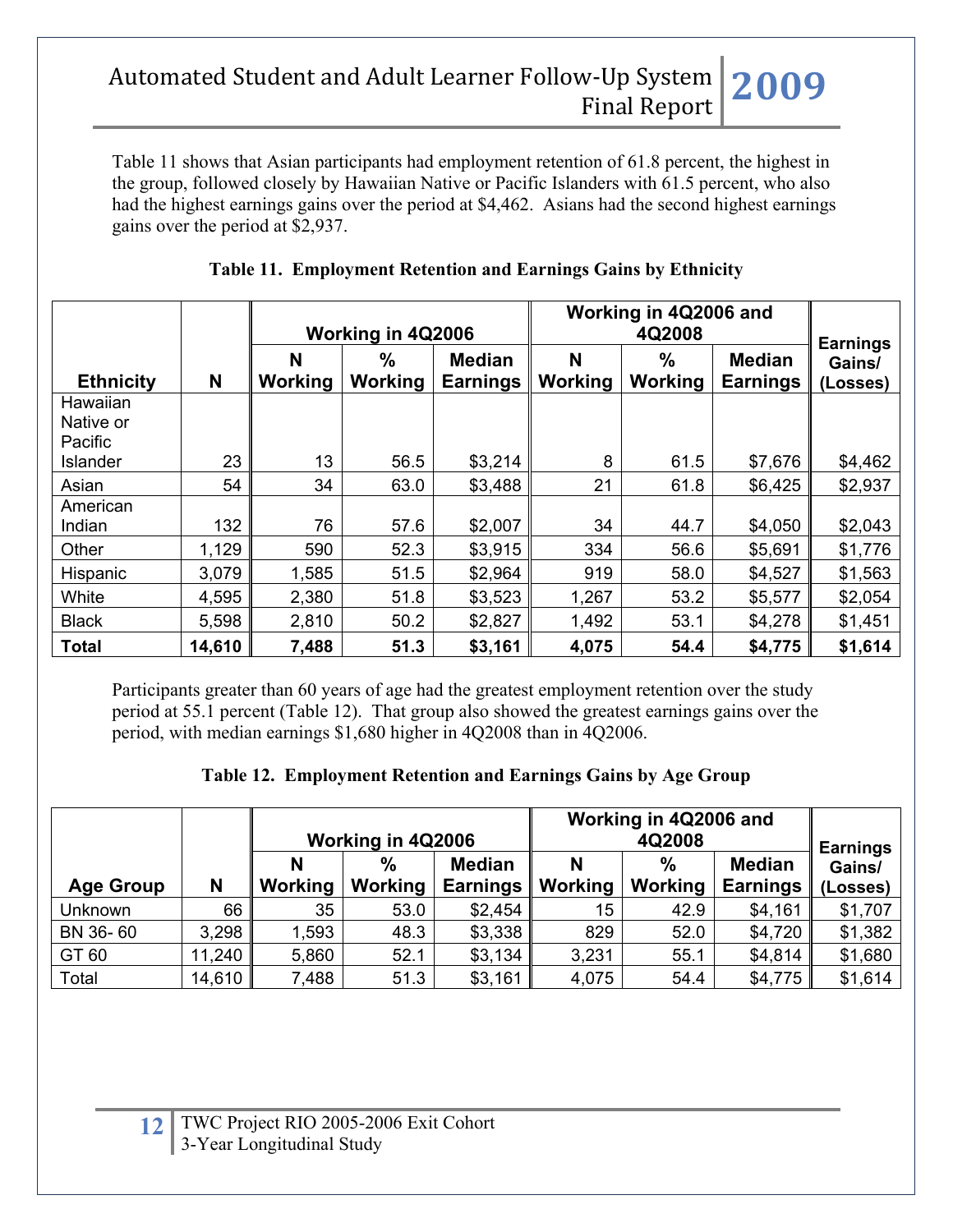Participants with More than HS had the highest employment retention over the study period at 59.3 percent (Table 13). Participants with a BA and above had the highest earnings gains over the study period at \$1,987.

|                  |        |         | Working in 4Q2006 |                 |                | Working in 4Q2006 and<br>4Q2008 |                 |                           |  |
|------------------|--------|---------|-------------------|-----------------|----------------|---------------------------------|-----------------|---------------------------|--|
| <b>Education</b> |        | N       | $\frac{0}{0}$     | <b>Median</b>   | N              | $\%$                            | <b>Median</b>   | <b>Earnings</b><br>Gains/ |  |
| Level            | N      | Working | Working           | <b>Earnings</b> | <b>Working</b> | Working                         | <b>Earnings</b> | (Losses)                  |  |
| No grade         | 102    | 39      | 38.2              | \$4,648         | 19             | 48.7                            | \$4,815         | \$167                     |  |
| BA and above     | 227    | 120     | 52.9              | \$4,663         | 65             | 54.2                            | \$6,650         | \$1,987                   |  |
| Elementary/ESL   | 651    | 267     | 41.0              | \$2,477         | 134            | 50.2                            | \$3,955         | \$1,478                   |  |
| More than HS     | 2,044  | 1,151   | 56.3              | \$3,893         | 682            | 59.3                            | \$5,728         | \$1,835                   |  |
| High             |        |         |                   |                 |                |                                 |                 |                           |  |
| School/GED       | 11,586 | 5,911   | 51.0              | \$3,017         | 3,175          | 53.7                            | \$4,593         | \$1,576                   |  |
| <b>Total</b>     | 14,610 | 7,488   | 51.3              | \$3,161         | 4,075          | 54.4                            | \$4,775         | \$1,614                   |  |

**Table 13. Employment Retention and Earnings Gains by Education Level**

Table 14 shows employment retention and earnings gains by service received. Participants receiving Marketing Incentives had the highest employment retention with 62.5 percent, while those receiving Supportive Services had the highest earnings gains with \$2,590.

| Table 14. Employment Retention and Earnings Gains by Service Received |  |  |  |
|-----------------------------------------------------------------------|--|--|--|
|                                                                       |  |  |  |

|                               |        |                     | Working in 4Q2006 |                                  |              | Working in 4Q2006 and<br>4Q2008 |                                  |                                       |  |
|-------------------------------|--------|---------------------|-------------------|----------------------------------|--------------|---------------------------------|----------------------------------|---------------------------------------|--|
| <b>Service</b>                | N      | N<br><b>Working</b> | $\%$<br>Working   | <b>Median</b><br><b>Earnings</b> | N<br>Working | $\%$<br>Working                 | <b>Median</b><br><b>Earnings</b> | <b>Earnings</b><br>Gains/<br>(Losses) |  |
| Marketing<br>Incentives       | 26     | 16                  | 61.5              | \$3,070                          | 10           | 62.5                            | \$4,215                          | \$1,145                               |  |
| Supportive<br><b>Services</b> | 99     | 43                  | 43.4              | \$3,144                          | 24           | 55.8                            | \$5,734                          | \$2,590                               |  |
| <b>Unknown</b>                | 107    | 73                  | 68.2              | \$3,521                          | 40           | 54.8                            | \$5,399                          | \$1,878                               |  |
| Procedural                    | 240    | 104                 | 43.3              | \$2,689                          | 55           | 52.9                            | \$4,757                          | \$2,068                               |  |
| Support<br><b>Activities</b>  | 268    | 113                 | 42.2              | \$4,183                          | 68           | 60.2                            | \$5,749                          | \$1,566                               |  |
| Core Work                     |        |                     |                   |                                  |              |                                 |                                  |                                       |  |
| Search                        | 13,870 | 7,139               | 51.5              | \$3,152                          | 3,878        | 54.3                            | \$4,754                          | \$1,602                               |  |
| <b>Total</b>                  | 14,610 | 7,488               | 51.3              | \$3,161                          | 4,075        | 54.4                            | \$4,775                          | \$1,614                               |  |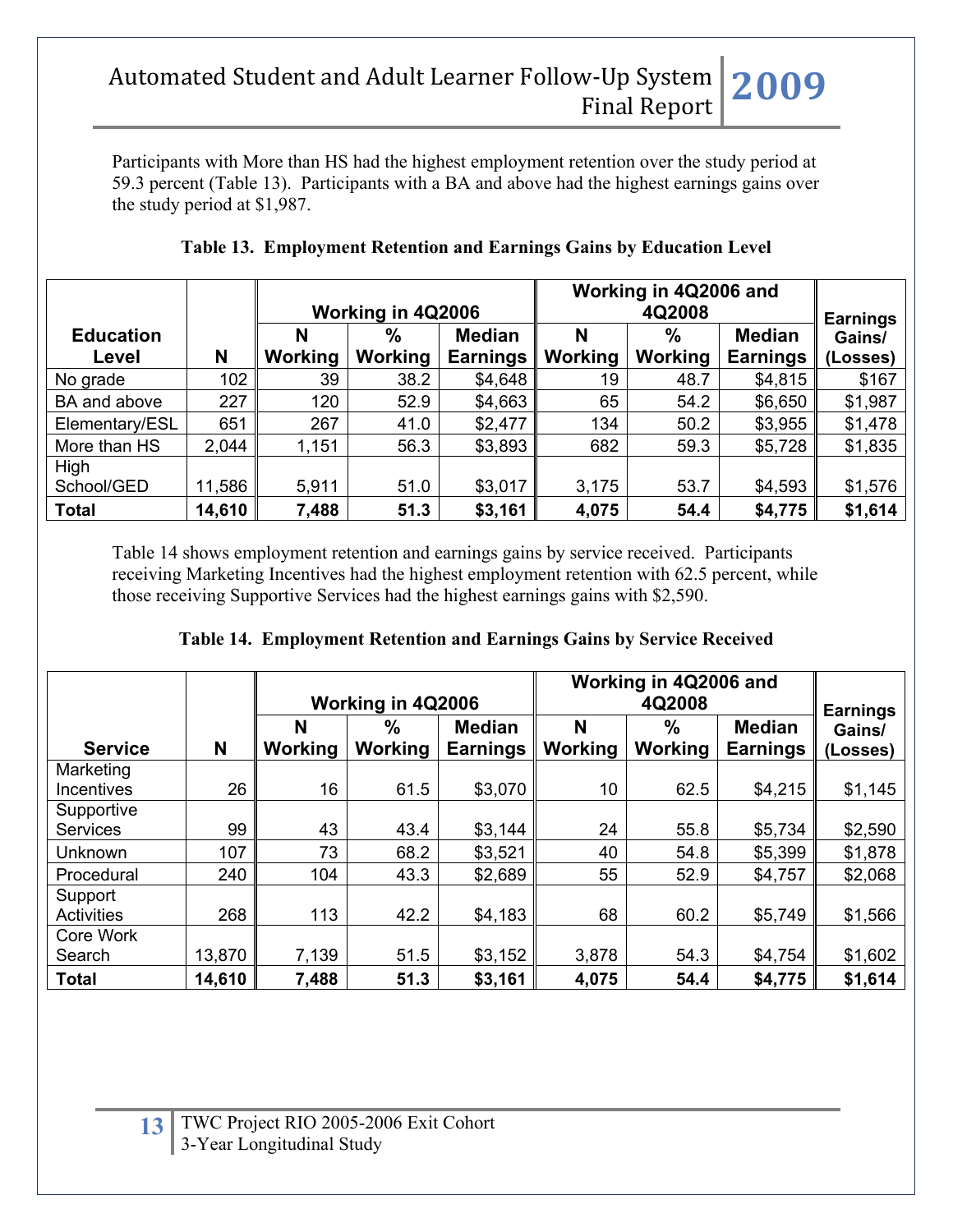RIO exiters from the WAR correctional division had the highest employment retention over the study period at 67.6 percent (Table 15), while participants from the ESP Division had the highest earnings gains over the period at \$3,255.

| <b>RIO</b>          |        |                | Working in 4Q2006 |                 |         | Working in 4Q2006 and<br>4Q2008 |                 |                           |  |
|---------------------|--------|----------------|-------------------|-----------------|---------|---------------------------------|-----------------|---------------------------|--|
| <b>Correctional</b> |        | N              | $\%$              | <b>Median</b>   | N       | $\%$                            | <b>Median</b>   | <b>Earnings</b><br>Gains/ |  |
| <b>Division</b>     | N      | <b>Working</b> | Working           | <b>Earnings</b> | Working | Working                         | <b>Earnings</b> | (Losses)                  |  |
| <b>ESP</b>          | 30     | 15             | 50.0              | \$2,227         | 10      | 66.7                            | \$5,482         | \$3,255                   |  |
| <b>WAR</b>          | 54     | 37             | 68.5              | \$4,760         | 25      | 67.6                            | \$6,515         | \$1,755                   |  |
| <b>TYC</b>          | 188    | 83             | 44.2              | \$1,133         | 43      | 51.8                            | \$2,892         | \$1,759                   |  |
| State Jail          |        |                |                   |                 |         |                                 |                 |                           |  |
| <b>Division</b>     | 1,257  | 661            | 52.6              | \$2,798         | 377     | 57.0                            | \$4,573         | \$1,775                   |  |
| Institutional       |        |                |                   |                 |         |                                 |                 |                           |  |
| <b>Division</b>     | 13,081 | 6,692          | 51.2              | \$3,214         | 3,620   | 54.1                            | \$4,826         | \$1,612                   |  |
| <b>Total</b>        | 14,610 | 7,488          | 51.3              | \$3,161         | 4,075   | 54.4                            | \$4,775         | \$1,614                   |  |

### **Table 15. Employment Retention and Earnings Gains by RIO Correctional Division**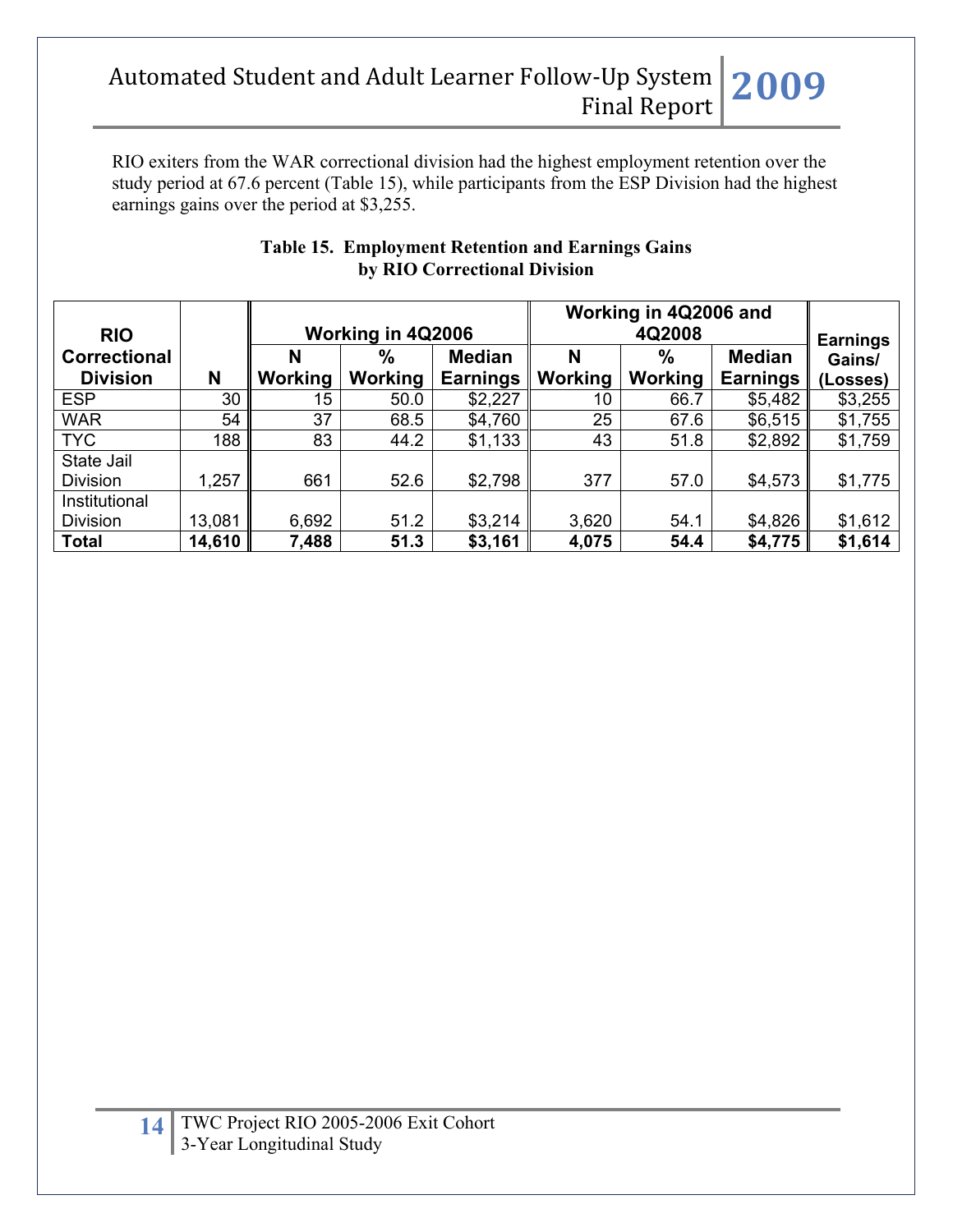Exiters from the South Texas LWDA had the highest employment retention of the cohort at 61.5 percent (Table 16). Participants from North Central LWDA had the highest median earnings at 4Q2008 with \$6,138 (Table 16). Participants from Brazos Valley LWDA also had the highest median earnings gains over the study period with \$2,676, followed most closely by North East Texas LWDA exiters with earnings gains of \$2,647.

|                         |        |              | Working in 4Q2006        |                                  | Working in 4Q2006 and<br>4Q2008 |                                 | <b>Earnings</b>                  |                    |
|-------------------------|--------|--------------|--------------------------|----------------------------------|---------------------------------|---------------------------------|----------------------------------|--------------------|
| <b>LWDA</b>             | N      | N<br>Working | $\frac{0}{0}$<br>Working | <b>Median</b><br><b>Earnings</b> | N<br>Working                    | $\frac{9}{6}$<br><b>Working</b> | <b>Median</b><br><b>Earnings</b> | Gains/<br>(Losses) |
| Missing/Unknown         | 40     | 18           | 45.0                     | \$3,156                          | 12                              | 66.7                            | \$4,902                          | \$1,746            |
| Middle Rio Grande       | 107    | 51           | 47.7                     | \$3,613                          | 26                              | 51.0                            | \$4,399                          | \$786              |
| Texoma                  | 128    | 75           | 58.6                     | \$3,712                          | 43                              | 57.3                            | \$5,503                          | \$1,791            |
| South Texas             | 132    | 65           | 49.2                     | \$3,015                          | 40                              | 61.5                            | \$4,412                          | \$1,397            |
| <b>Cameron County</b>   | 134    | 65           | 48.5                     | \$3,457                          | 35                              | 53.8                            | \$3,671                          | \$214              |
| North Texas             | 192    | 112          | 58.3                     | \$3,016                          | 59                              | 52.7                            | \$4,376                          | \$1,360            |
| <b>Golden Crescent</b>  | 196    | 113          | 57.7                     | \$2,916                          | 67                              | 59.3                            | \$5,473                          | \$2,557            |
| North East Texas        | 198    | 98           | 49.5                     | \$2,982                          | 45                              | 45.9                            | \$5,629                          | \$2,647            |
| <b>Rural Capital</b>    | 215    | 113          | 52.6                     | \$2,640                          | 66                              | 58.4                            | \$4,909                          | \$2,269            |
| <b>Brazos Valley</b>    | 215    | 123          | 57.2                     | \$1,900                          | 69                              | 56.1                            | \$4,576                          | \$2,676            |
| Deep East Texas         | 230    | 116          | 50.4                     | \$3,743                          | 63                              | 54.3                            | \$5,295                          | \$1,552            |
| Concho Valley           | 291    | 152          | 52.2                     | \$3,228                          | 93                              | 61.2                            | \$4,943                          | \$1,715            |
| Panhandle               | 297    | 180          | 60.6                     | \$3,473                          | 104                             | 57.8                            | \$3,561                          | \$88               |
| Lower Rio Grande Valley | 344    | 173          | 50.3                     | \$2,611                          | 101                             | 58.4                            | \$4,644                          | \$2,033            |
| <b>Heart of Texas</b>   | 354    | 179          | 50.6                     | \$2,948                          | 103                             | 57.5                            | \$4,620                          | \$1,672            |
| <b>Central Texas</b>    | 354    | 192          | 54.2                     | \$2,392                          | 97                              | 50.5                            | \$3,500                          | \$1,108            |
| Permian Basin           | 356    | 234          | 65.7                     | \$3,693                          | 124                             | 53.0                            | \$4,493                          | \$800              |
| <b>Coastal Bend</b>     | 381    | 192          | 50.4                     | \$3,086                          | 103                             | 53.6                            | \$4,623                          | \$1,537            |
| <b>West Central</b>     | 398    | 211          | 53.0                     | \$2,989                          | 116                             | 55.0                            | \$4,591                          | \$1,602            |
| <b>East Texas</b>       | 560    | 305          | 54.5                     | \$3,664                          | 182                             | 59.7                            | \$5,345                          | \$1,681            |
| South Plains            | 577    | 359          | 62.2                     | \$2,889                          | 208                             | 57.9                            | \$4,323                          | \$1,434            |
| South East Texas        | 607    | 300          | 49.4                     | \$3,141                          | 160                             | 53.3                            | \$5,073                          | \$1,932            |
| <b>Upper Rio Grande</b> | 627    | 271          | 43.2                     | \$2,486                          | 143                             | 52.8                            | \$3,895                          | \$1,409            |
| Capital Area            | 750    | 374          | 49.9                     | \$2,718                          | 214                             | 57.2                            | \$4,036                          | \$1,318            |
| North Central           | 827    | 430          | 52.0                     | \$3,753                          | 220                             | 51.2                            | \$6,138                          | \$2,385            |
| <b>Tarrant County</b>   | 931    | 484          | 52.0                     | \$3,555                          | 262                             | 54.1                            | \$5,488                          | \$1,933            |
| Dallas                  | 1,324  | 710          | 53.6                     | \$3,032                          | 374                             | 52.7                            | \$4,785                          | \$1,753            |
| Alamo                   | 1,587  | 793          | 50.0                     | \$3,160                          | 408                             | 51.5                            | \$4,465                          | \$1,305            |
| <b>Gulf Coast</b>       | 2,258  | 1,000        | 44.3                     | \$3,470                          | 538                             | 53.8                            | \$5,569                          | \$2,099            |
| <b>Total</b>            | 14,610 | 7,488        | 51.3                     | \$3,161                          | 4,075                           | 54.4                            | \$4,775                          | \$1,614            |

## **Table 16. Employment Retention and Earnings Gains by LWDA**

**15** TWC Project RIO 2005-2006 Exit Cohort 3-Year Longitudinal Study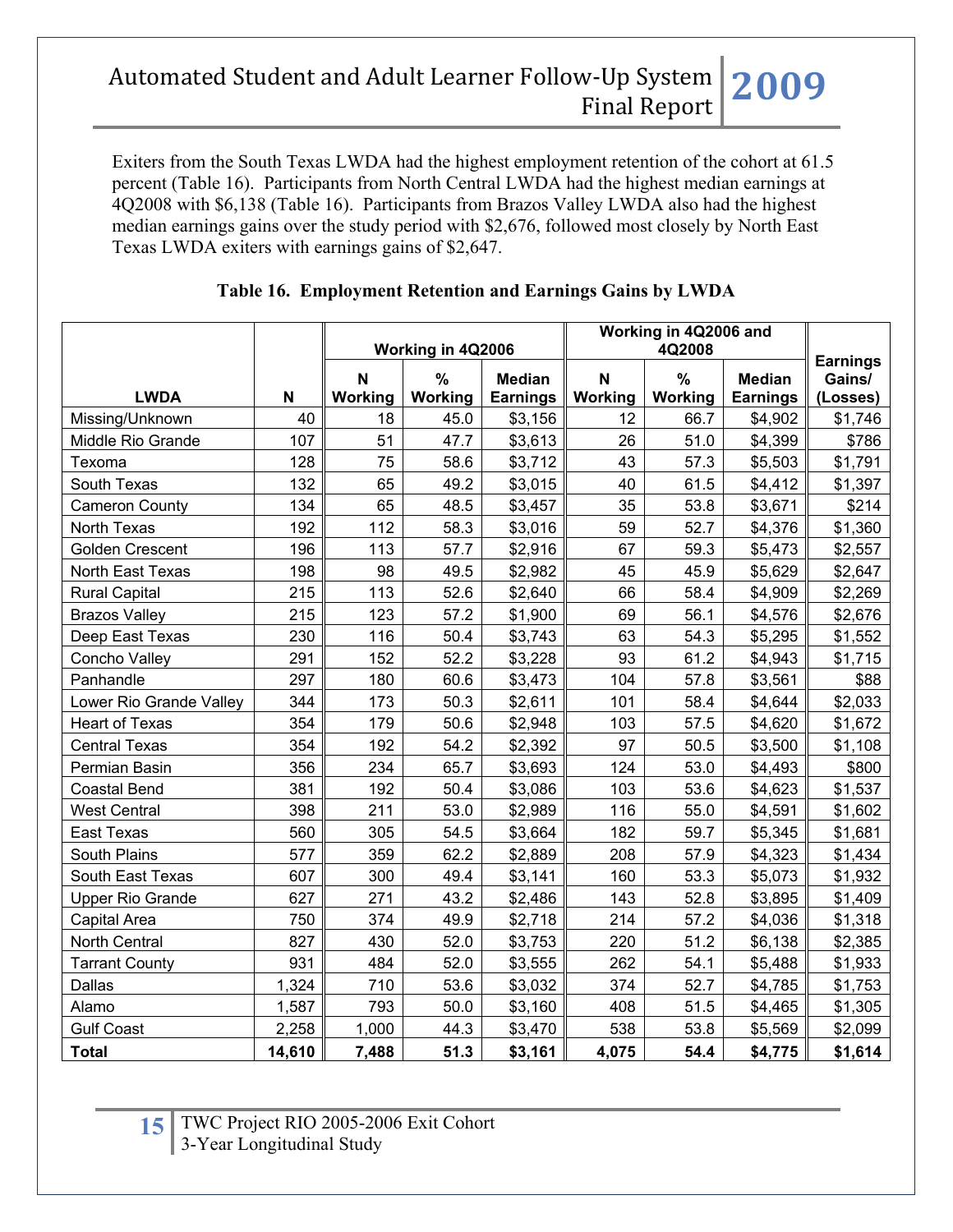Table 17 shows the top ten industries of employment for program participants employed at 4Q2006 and in 4Q2008. Employment Services was the most common industry of employment. Employment Services usually include temporary employment agencies that many employers use to find workers to try out first before hiring permanently. Employers also use Temporary Employment Agencies to augment staff during high demand periods without being saddled with paying benefits for permanent staff. We expect individuals who are continuously employed over the study period to move out of temporary employment and into an industry sector with longer term employment. Limited-Service Eating Places and Full-Service Restaurants were the second and third most common industries of employment, respectively. This suggests that convicted felons may still have a difficult time securing employment of a more lasting nature. Participants employed in the Support Activities for Mining sector had the highest median earnings with \$11,286.

|                                       | N       | <b>Median</b>   | <b>NAICS</b> |
|---------------------------------------|---------|-----------------|--------------|
| <b>Industry of Employment</b>         | Working | <b>Earnings</b> | Code         |
| <b>Employment Services</b>            | 558     | \$2,421         | 5613         |
| <b>Limited-Service Eating Places</b>  | 248     | \$2,512         | 7222         |
| <b>Full-Service Restaurants</b>       | 230     | \$2,769         | 7221         |
| <b>Support Activities for Mining</b>  | 170     | \$11,286        | 2131         |
| <b>Building Equipment Contractors</b> | 161     | \$6,329         | 2382         |
| Automotive Repair and Maintenance     | 96      | \$3,755         | 8111         |
| Animal Slaughtering and Processing    | 94      | \$4,881         | 3116         |
| Nonresidential Building Construction  | 92      | \$8,132         | 2362         |
| Services to Buildings and Dwellings   | 91      | \$4,177         | 5617         |
| <b>Building Finishing Contractors</b> | 71      | \$4,867         | 2383         |

#### **Table 17. Top 10 Industries of Employment for Participants Working in 4Q2006 and 4Q2008**